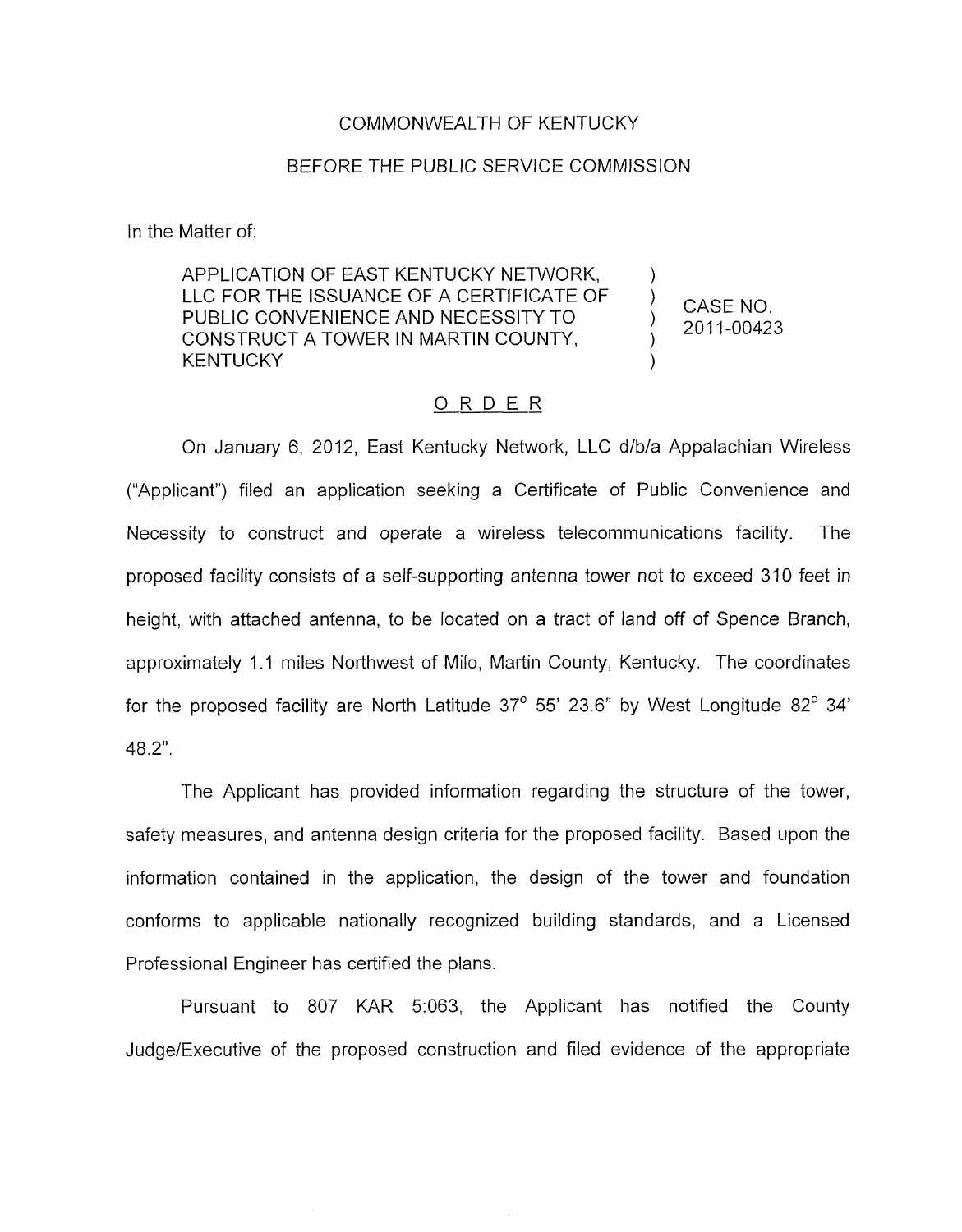notices provided to nearby property owners. The notices solicited comments and informed the recipients of their right to request intervention. To date, no public comments have been filed with the Commission.

The Applicant has filed applications with the Federal Aviation Administration ("FAA") and the Kentucky Airport Zoning Commission ("KnZC") seeking approval for the construction and operation of the proposed facility. Both decisions are pending.

The Commission, having considered the evidence of record and being otherwise sufficiently advised, finds that the Applicant has demonstrated that a facility is necessary to provide adequate utility service and that, therefore, a Certificate of Public Convenience and Necessity to construct the proposed facility should be granted.

Pursuant to KRS 278.280, the Commission is required to determine proper practices to be observed when it finds, upon complaint or on its own motion, that the facilities of any utility subject to its jurisdiction are unreasonable, unsafe, improper, or insufficient. To assist the Commission in its efforts to comply with this mandate, the Applicant should notify the Commission if it does not use this antenna tower to provide service in the manner set out in its application and this Order. Upon receipt of such notice, the Commission may, on its own motion, institute proceedings to consider the proper practices, including removal of the unused antenna tower, which should be observed by the Applicant.

IT IS THEREFORE ORDERED that:

1. The Applicant is granted a Certificate of Public Convenience and Necessity to construct a wireless telecommunications facility. The proposed facility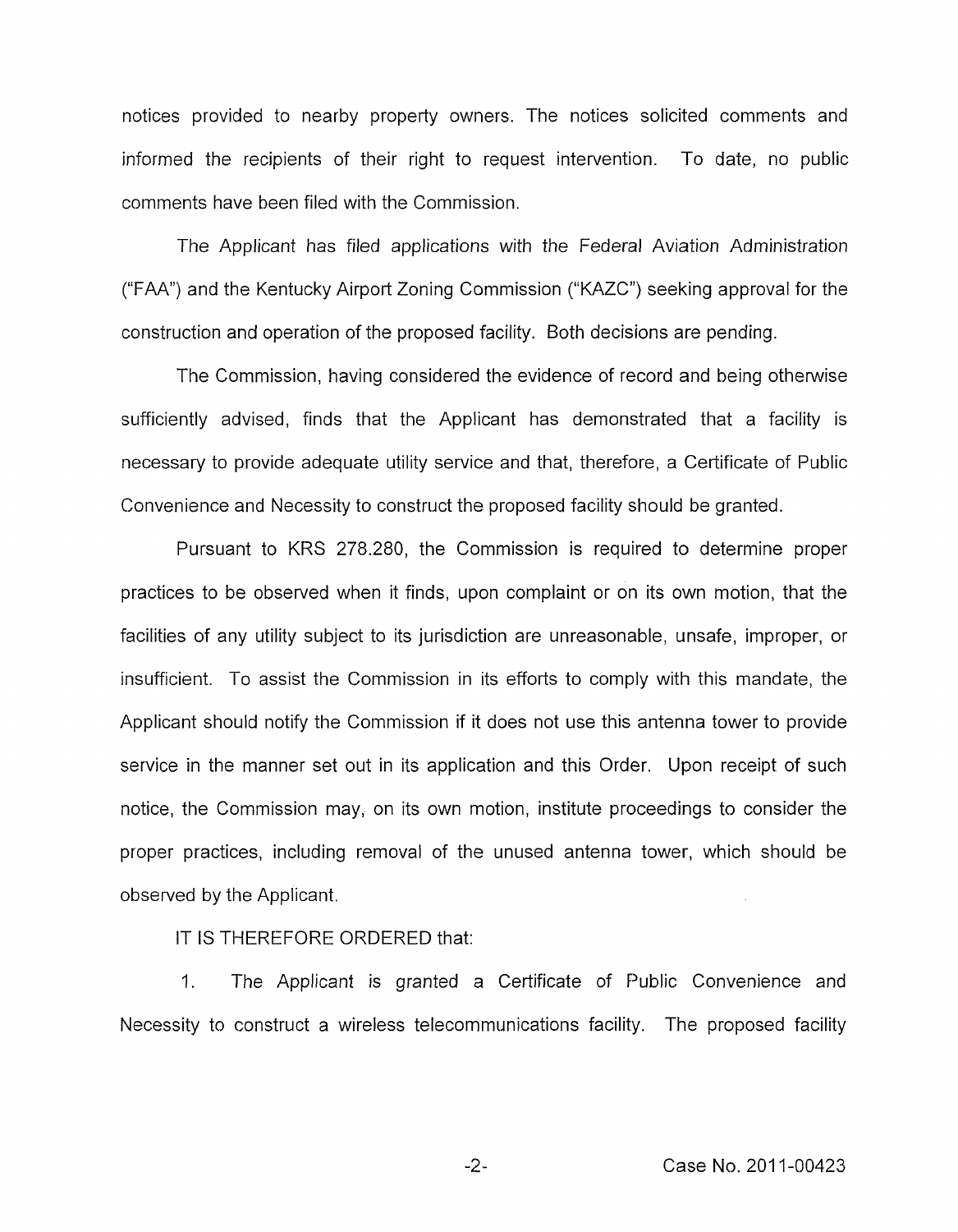consists of a self-supporting antenna tower not to exceed 310 feet in height, with attached antenna, and is to be located on a tract of land off of Spence Branch, approximately 1.1 miles Northwest of Milo, Martin County, Kentucky. The coordinates for the proposed facility are North Latitude 37° 55' 23.6" by West Longitude 82° 34' 48.2".

2. The Applicant shall file a copy of the final decisions regarding the pending FAA and KAZC applications for the proposed construction within ten days of receiving the decisions.

3. The Applicant shall immediately notify the Commission in writing if, after the antenna tower is built and utility service is commenced, the tower is not used for a period of three months in the manner authorized by this Order.

4. Any documents filed in the future pursuant to ordering paragraph two herein shall reference this case number and shall be retained in the utility's general correspondence files.

By the Commission

ENTERED *Ifi*  FEB 03 2012 **KENTUCKY PUBLIC** VICE COMMISSION

 $\bigcap$ **ATTES** էս∖tive∕Director